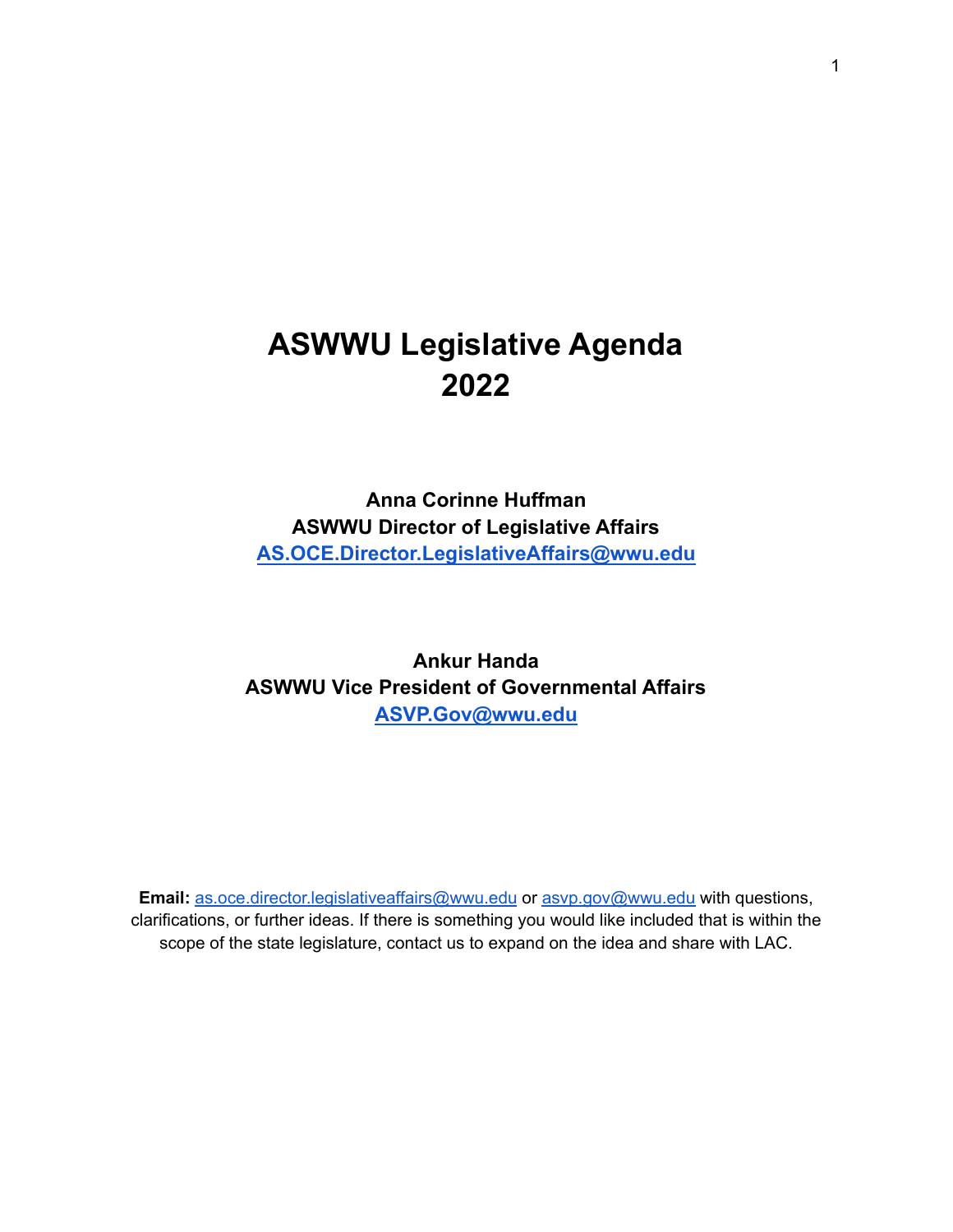#### **Table of Contents**

- Centering Equity at WWU
- Meeting Basic Needs
	- WWU Joint Operating Budget
	- Support for Students Experiencing Homelessness
	- Basic Needs Survey and Grant
	- Student Health Insurance Study
- College Affordability and Student Loan Forgiveness
	- Washington College Grant Equity Grants
	- Increasing the Washington College Grant
	- Financial Aid and Benefits Navigators
	- Graduate Student Aid
- **Environmental Justice and Campus Sustainability** 
	- Addressing Lead in Drinking Water
	- Transitioning to a Clean Energy Heating System
	- Establishing Dining Partnerships with Local and Regional Farmers
- Behavioral Health and Wellness
	- Secondary Emergency Response on University Campuses
	- ○
- Supporting Survivors of Sexual Assault and Domestic Violence and Title IX Compliance
	- WWU Joint Operating Budget
	- Title IX Education and Expanding Support
	- Strict Accountability for College and University Faculty and Staff
- Statewide Student Association
- Civic Engagement and Voting Rights
	- Expansion of Ranked-Choice Voting
	- Transparency in Voting Pamphlets
- Divesting from Prison Labor
	- Repeal RCW 39.26.250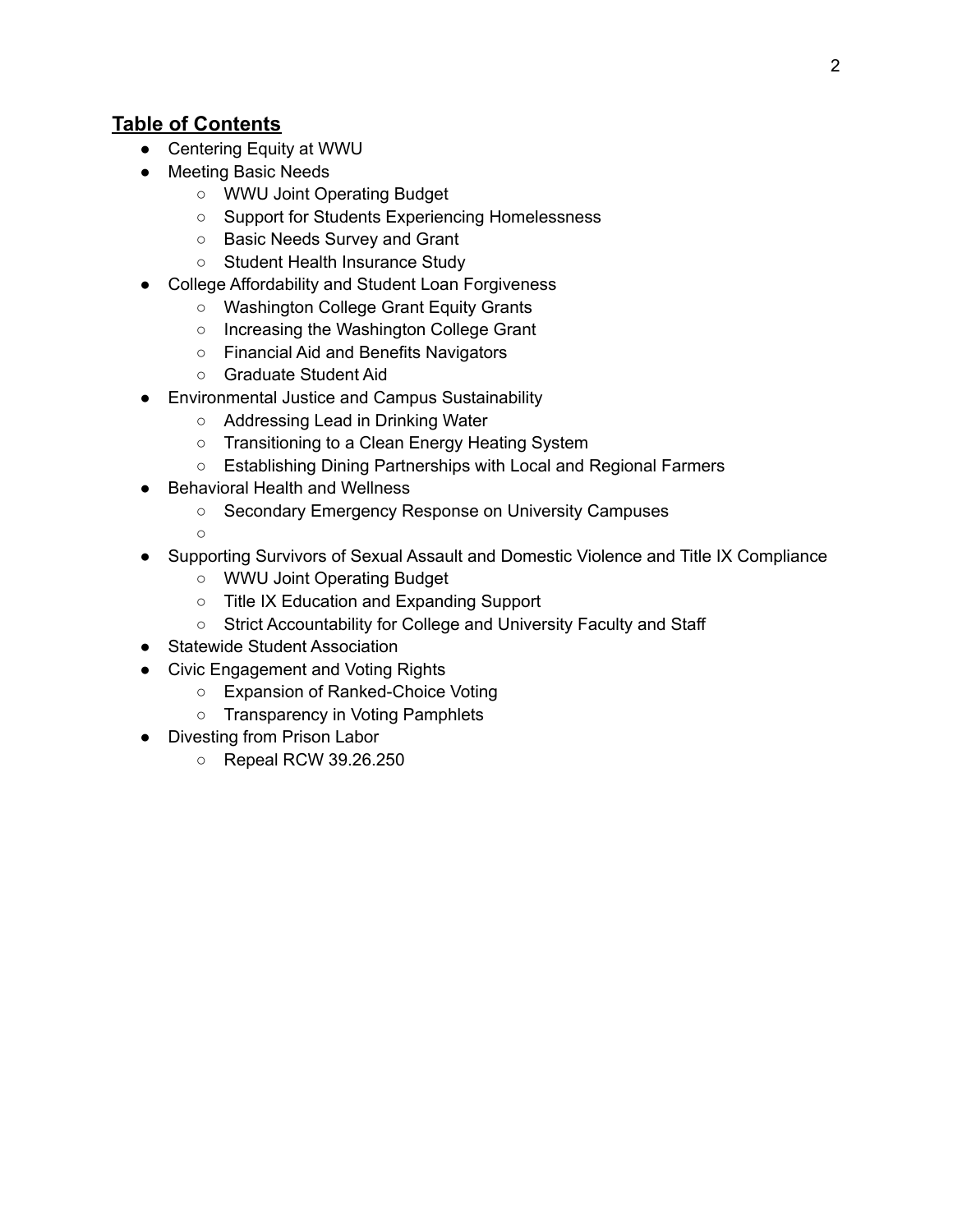#### **Centering Equity at WWU**

The ASWWU plans to center equity in each issue area of our 2022 ASWWU Legislative Agenda. Our agenda seeks to promote student-identified and community-driven initiatives to guide our advocacy efforts when speaking with Washington state legislators and other state leaders. The ASWWU recognizes that all students deserve to feel safe and supported throughout their higher education journeys. Our campus must do more to create environments that are accessible, safe, and inclusive for all students. In order to meet these goals, it is instrumental that we work to center equity in each of our issue areas. The ASWWU recognizes that students have often championed and led discussions in the advancement of students' needs and rights; however, this work should not rely entirely on the labor of students. Our university, state, and the wider community must also work to ensure that students are supported through equitable funding and resources. The ASWWU requests that the Legislature address the many barriers that prevent students from completing their education and achieving their goals. This must include support for BIPOC students, LGBTQ+ students, students with disabilities, undocumented students, and other historically underrepresented students in higher education.

The Associated Students of Western Washington University is in support of [Washington](https://www.waroundtable.com/wp-content/uploads/2018/06/WKWJ-Path-to-70-Credential-Attain_FINAL-REPORT.pdf) [Roundtable's](https://www.waroundtable.com/wp-content/uploads/2018/06/WKWJ-Path-to-70-Credential-Attain_FINAL-REPORT.pdf) goal of 70% of Washington high school graduates earning a post-secondary credential by 2030. In order to meet this goal, the Legislature, university, and wider community must commit to centering equity on our campus. ASWWU commits to centering equity, and this commitment is reflected in the following issue areas and legislative priorities.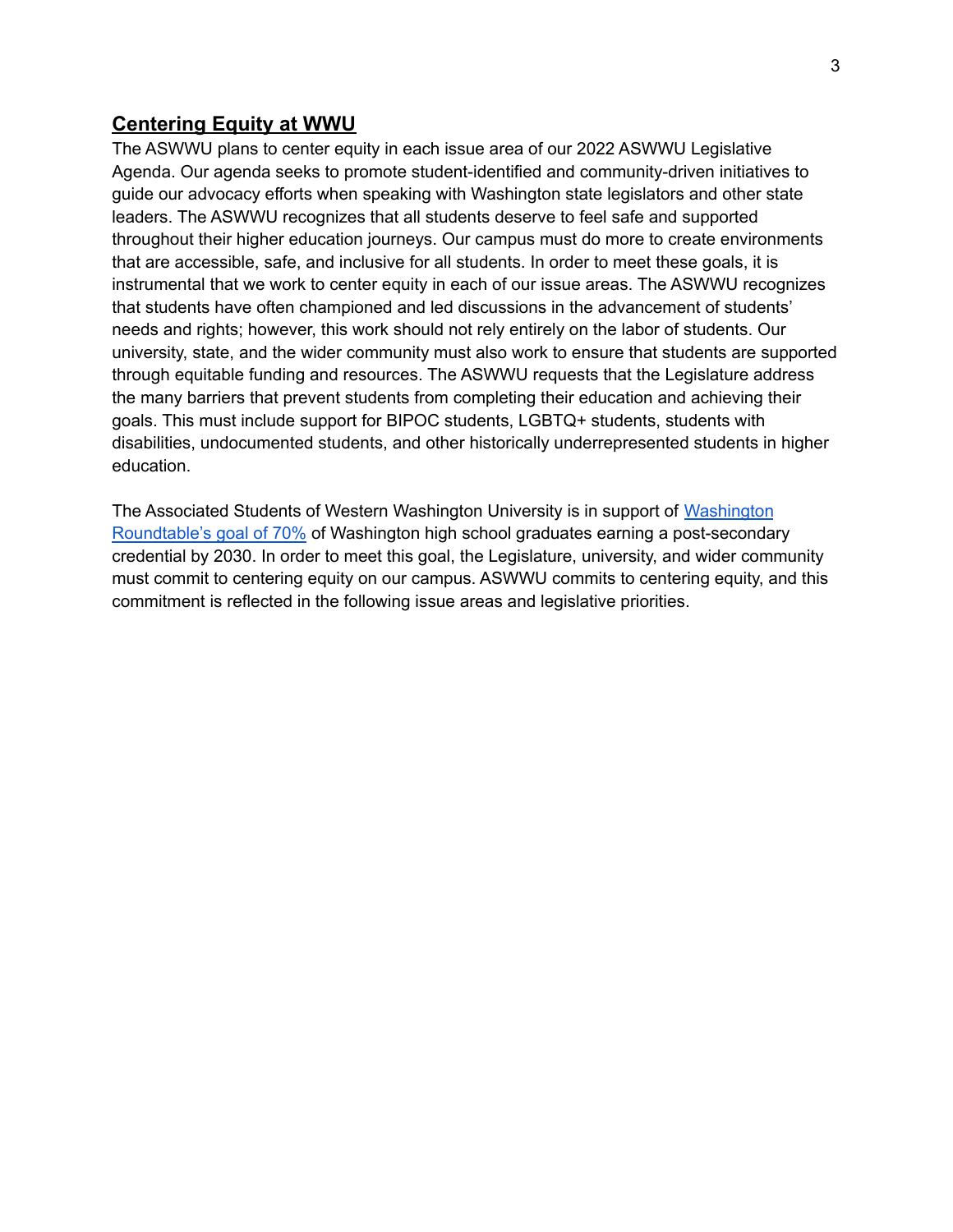#### **Meeting Basic Needs**

The ASWWU acknowledges the need to address basic needs insecurity amongst students at Western and other public higher education institutions in the state. Ensuring that students are able to access basic needs, including quality housing and healthy food options, will help assist students in achieving their educational goals. Securing students' basic needs is also consistent with the Washington [Roundtable's](https://www.waroundtable.com/wp-content/uploads/2018/06/WKWJ-Path-to-70-Credential-Attain_FINAL-REPORT.pdf) goal of 70% of Washington high school graduates pursuing additional education and training. Meeting students' basic needs is the first step in assisting students in meeting their goals.

- **● The ASWWU strongly advocates that the Washington State Legislature pass the WWU, CWU, EWU, and Evergreen \$5.2 million joint operating budget request.**
	- Western Washington University's \$2.1 million portion of the budget request designates funding to expand *Retention and Academic Success* services on campus. This section seeks to increase support for former foster youth and students experiencing homelessness. Passing this budget will ensure that services are offered to help support students in the completion and continuance of their education.
	- The *Retention and Academic Success* portion also seeks to secure increased funding for financial aid counseling. This would help ensure that students are aware of the programs and resources they can benefit from. Increasing financial aid counseling is instrumental in assisting students in accessing support.
- **● The ASWWU strongly advocates for the expansion and permanent establishment of the Homeless Student Support Pilot Program [originally established as SB [5800](https://app.leg.wa.gov/billsummary?BillNumber=5800&Year=2019) [\(2019\)\]](https://app.leg.wa.gov/billsummary?BillNumber=5800&Year=2019) to serve and assist students experiencing houselessness and housing insecurity.**
	- The ASWWU believes that all students should have access to safe, permanent housing when pursuing their educational goals. The Homeless Student Support pilot program established in SB 5800 [\(2019\)](https://app.leg.wa.gov/billsummary?BillNumber=5800&Year=2019) has assisted students experiencing houselessness by providing basic necessities and other resources.
	- The program initially sought to support four institutions, including Western Washington University. More recently, HB 1166 [\(2021\)](https://app.leg.wa.gov/billsummary?BillNumber=1166&Year=2021&Initiative=false) worked to expand the pilot program to two additional institutions.
	- So far, the [program](https://docs.google.com/document/d/14sZScPve1s9pbED6VupCnjui9193Z5GrbzQaWAGFucE/edit) has helped support over 500 students across Washington state; however, it is only serving six institutions in the state. By expanding the program, a much higher number of students could be assisted.
	- The program aims to provide emergency housing and homeless prevention services, food assistance, case management and referrals, showers and hygiene products, transportation, and access to technology.
	- When students have access to their basic needs, including access to laundry facilities, housing, technology, and food, they are better equipped to pursue and complete their education. The ASWWU would like to see these services expanded to all public higher education institutions in Washington state.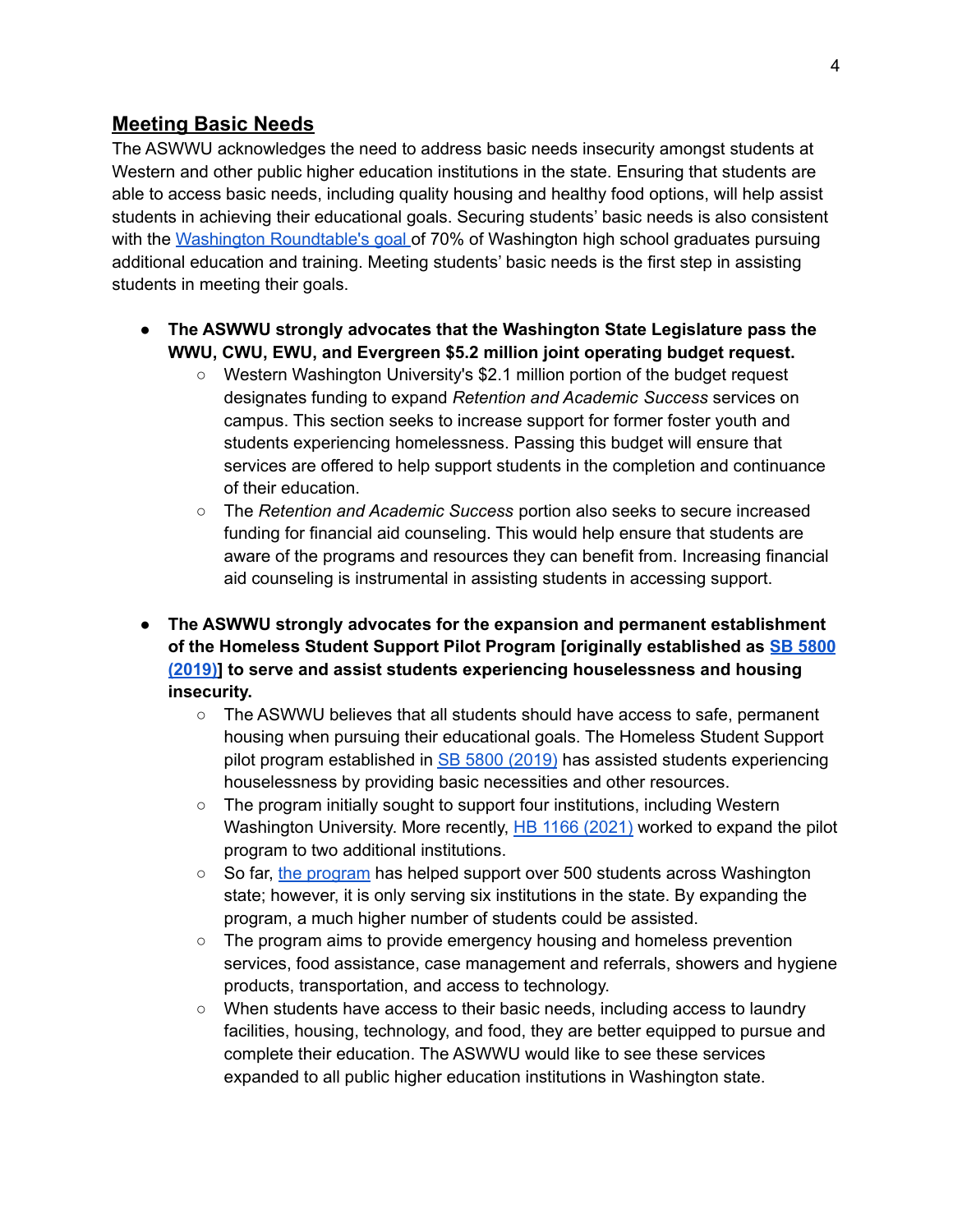- **● The ASWWU strongly advocates for the establishment of a biennial Basic Needs Survey modeled after HB 1893 [\(2019\)](https://app.leg.wa.gov/billsummary?BillNumber=1893&Initiative=false&Year=2019) that would collect data regarding food and housing insecurities, and would provide students with need-based and emergency assistance funds on a grant basis.**
	- Food and housing insecurity are prevalent amongst Western students and students across the state; however, the specific extent to which basic needs insecurity impacts students is largely unknown. Similar to HB 1893 (2019), which targets investment in Washington's community and technical colleges students, this assistance program would help to provide four-year university students with the resources they need to succeed and achieve their educational goals.
	- $\circ$  To apply for funding for their students, institutions would be required to collect and provide specific, up-to-date data regarding how many of their students experience food and housing insecurity.
	- $\circ$  In efforts to increase transparency, ensure targeted use of funds, and strengthen student advocacy, we ask that collected data be made accessible to students and the public. Access to this data will also allow the legislature and other leaders in higher education to make targeted investments in student success in the future.
- **● The ASWWU strongly advocates for the passage of a \$200,000 budget proviso that will allow for a student health insurance study of community and technical colleges and university students.**
	- Students need access to preventative healthcare and affordable medical and behavioral health services. This is necessary for students' academic success and well-being; however, gaps in insurance coverage act as a barrier that prevents students from receiving the care they need.
	- This study will gather information regarding how many students are uninsured in Washington state, including community and technical college students, undergraduate students, and graduate students. This study will aid in the development of targeted programs to ensure that all students have access to adequate healthcare coverage and services in the future.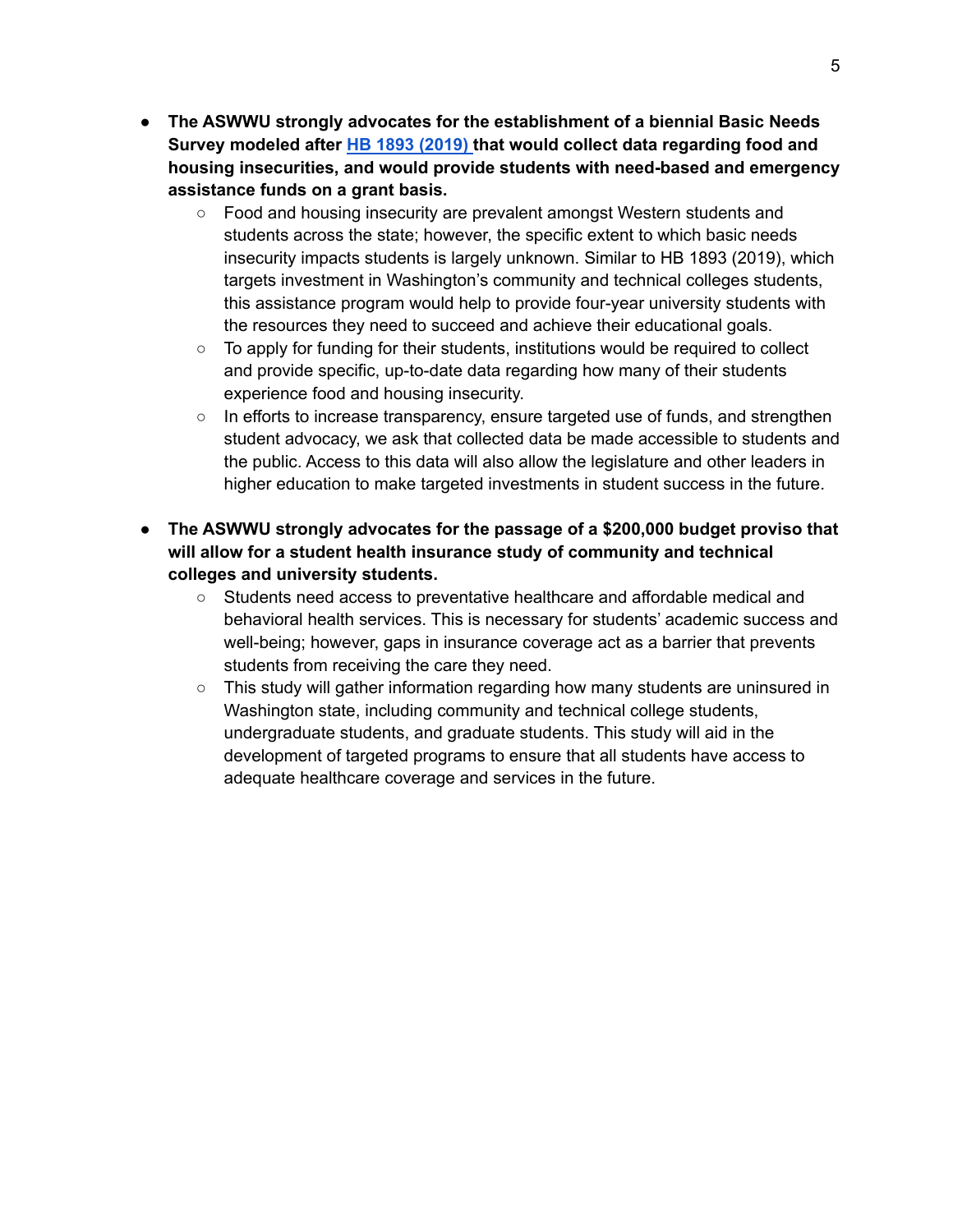#### **Financial Aid and College Affordability**

The rate of tuition and fee increases across Washington state are barriers to students seeking to obtain a higher education degree or credential. The ASWWU is committed to ensuring college affordability in efforts to increase college completion rates and retention, while also reducing debt imposed on college graduates. Working to ensure that college aid is distributed in an equitable way is key to increasing higher education enrollment, retention, and completion. Students should have access to reasonable financing plans to cover their college tuition and fees.

- **● The ASWWU strongly advocates for the creation of equity grants for low-income students within the Washington College Grant.**
	- The [Washington](https://wsac.wa.gov/wcg) College Grant is one of the most generous college financial assistance programs in the country. The WCG assists many Western students in the pursuit of their educational goals. Still, many low-income students at Western, and throughout the state, continue to experience financial insecurities. In [Fall](https://docs.google.com/document/d/14sZScPve1s9pbED6VupCnjui9193Z5GrbzQaWAGFucE/edit#) [2019](https://docs.google.com/document/d/14sZScPve1s9pbED6VupCnjui9193Z5GrbzQaWAGFucE/edit#), 39% of Western Washington University students were reported as experiencing food insecurity; 49% were reported as experiencing housing insecurity, and 19% were reported as experiencing homelessness.
	- $\circ$  These equity grants would help support students in covering non-tuition expenses, such as food, housing, books, and other necessities. The [Seattle](https://www.seattlecolleges.edu/sites/seattlecolleges.southseattle.edu/files/inline-files/How%20Your%20SP%20Scholarship%20Works.final%205.pdf) Promise Equity [Scholarship](https://www.seattlecolleges.edu/sites/seattlecolleges.southseattle.edu/files/inline-files/How%20Your%20SP%20Scholarship%20Works.final%205.pdf) serves as an example that has been successful in the past. Establishing equity grants would help empower and assist low-income students in completing their education.
- **● The ASWWU strongly advocates for the legislature to fully fund the Washington College Grant for students with a Median Family Income of 55%-70%.**
	- $\circ$  Currently, the Washington College Grant is fully [funded](https://wsac.wa.gov/wcg-awards) for students with a Median Family Income at and below 55%. The Washington College Grant's sliding scale offers some support to students with higher MFIs; however, funding provided to these students is greatly reduced compared to those at 55% MFI.
	- Students with MFIs from 55% to 70% share demonstrated levels of need within Washington state. Fully funding the Washington College Grant for students in this MFI range, and adjusting the sliding scale, will ensure that students have access to the resources they need to pay for their education.
	- Working to provide generous financial aid packages to students will ensure that they are empowered and equipped to finance their education without taking on a lifetime of debt.
- **● The ASWWU strongly advocates for the establishment of benefits navigator positions at all public higher education institutions to ensure that students are able to understand and access financial assistance programs.**
	- Washington offers a variety of financial support to students in the state; however, navigating these financial aid offers and programs is difficult, especially for low-income and first-generation college students.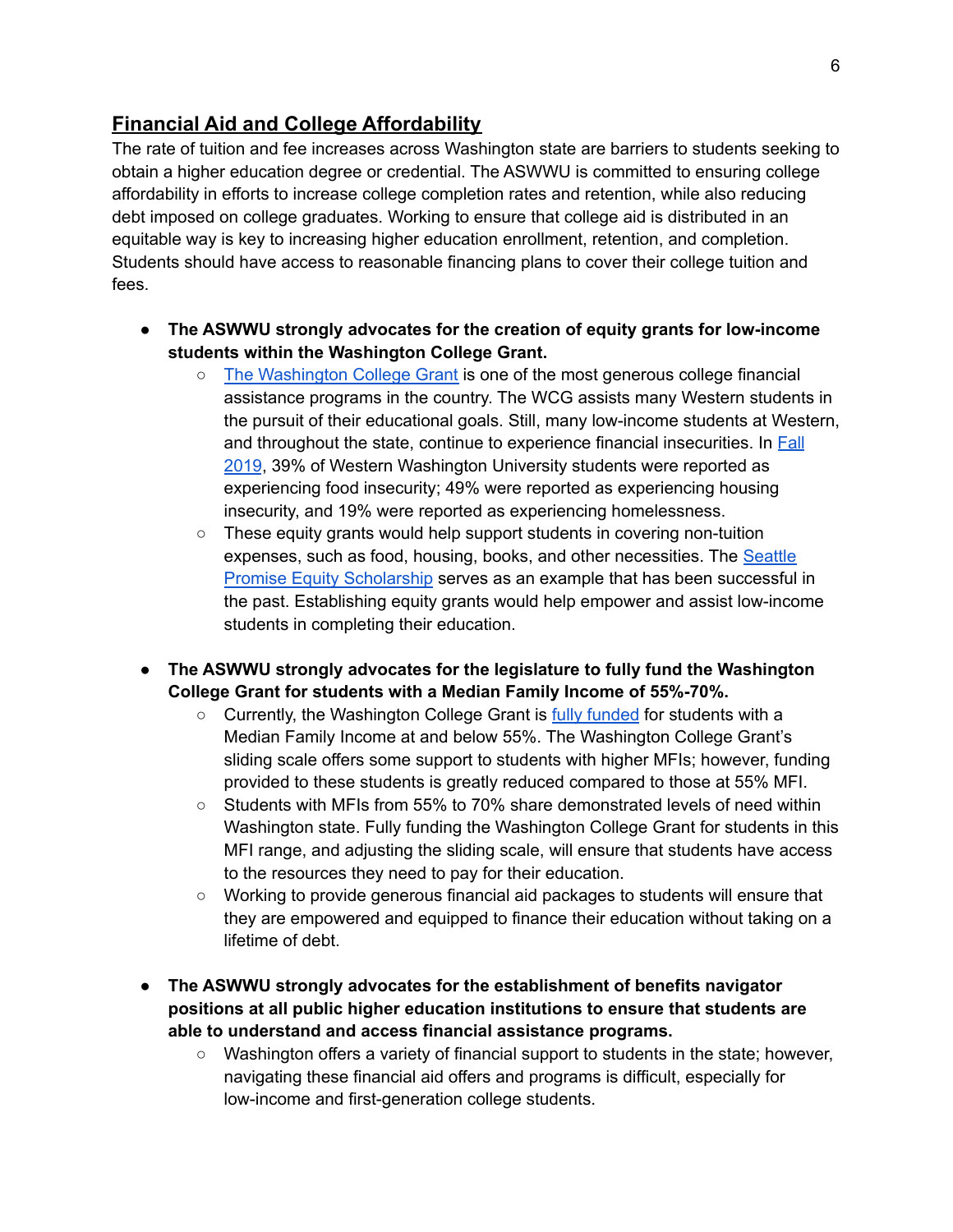- $\circ$  In 2021, Oregon State's Legislature passed HB [2835](https://olis.oregonlegislature.gov/liz/2021R1/Measures/Overview/HB2835) which "requires each community college and public university to hire benefits navigator to assist students in determining eligibility for federal, state, and local benefits programs". This will help to guarantee that students are aware of all programs and benefits that they are eligible for.
- Currently, students at Western must initiate contact with a variety of decentralized offices and clinics to receive help accessing financial benefits and programs. Additionally, students are often unaware of the various services that they qualify for; therefore, it is important that there is a more central position or resource center that engages in student outreach and education on these benefits.
- Modeling a bill after Oregon's HB 2835 would help ensure that students across the state have access to the many benefits Washington state offers to students. This would help ensure that current and prospective students are given financial aid notices and information that will help them plan for their futures. Students should also be directed to SNAP [benefits,](https://www.dshs.wa.gov/esa/community-services-offices/basic-food) [TANF,](https://www.dshs.wa.gov/esa/community-services-offices/tanf-and-support-services) Apple Health Care [Coverage](https://www.hca.wa.gov/health-care-services-supports/apple-health-medicaid-coverage), Working [Connections](https://dcyf.wa.gov/services/earlylearning-childcare/getting-help/wccc) Child Care, [WAFSA](https://wsac.wa.gov/wasfa), and other, relevant aid resources. By simplifying student aid awards, students will be better equipped to navigate the financial aid process and develop plans for their futures.
- **The ASWWU asks that the Legislature prioritize investments in graduate student support and financial aid.**
	- The ASWWU values the inclusion and support of students of color, disabled students, and students of other historically marginalized identities in graduate programs across the state. This helps aid in the development of a more diverse workforce. This also ensures that more students of color and other historically underrepresented identities are a part of the growth and expansion of key workforces in Washington state, including education, medical work, and behavioral health careers.
	- The ASWWU asks for the passage of legislation that expands support and resources for Washington state's graduate students.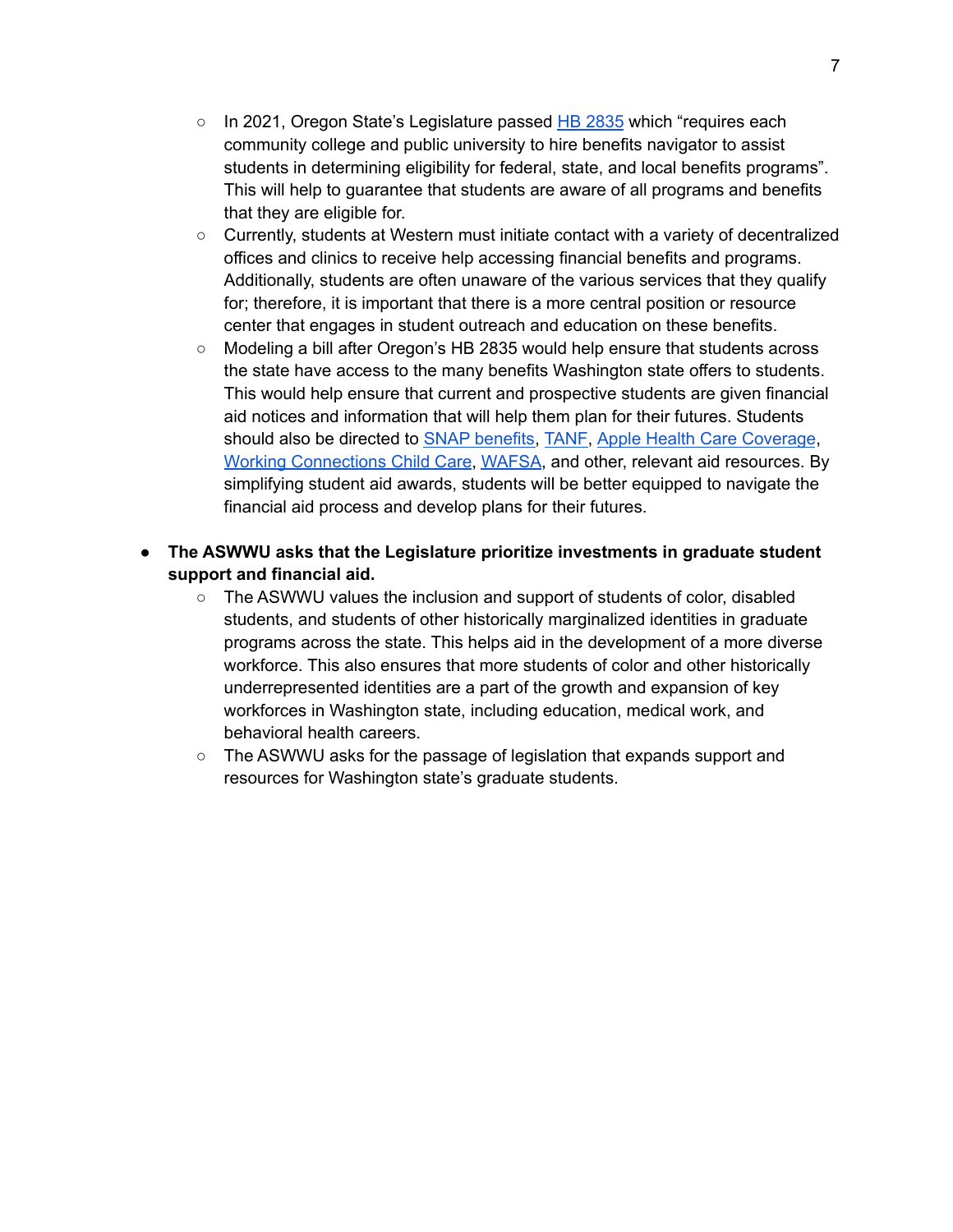#### **Environmental Justice and Campus Sustainability**

The ASWWU acknowledges the need to promote and establish sustainable practices and processes on our campus. We recognize that the quality of our built and natural environments impacts student health and long-term well-being. Environmental justice work is directly tied to equity work, the success of students, and the long term sustainability of our campus. By taking steps to decarbonize Western's built environments and invest in clean energy solutions, the state would be taking steps to meet the goal of carbon [neutrality](https://www.capitalpress.com/state/washington/washington-senate-adopts-carbon-neutral-mandate/article_a5b21578-5f38-11ea-b119-e36573a7bbc9.html) by 2050.

- **● The ASWWU strongly advocates for the expansion of HB 1139 [\(2021\)](https://app.leg.wa.gov/billsummary?BillNumber=1139&Initiative=false&Year=2021) to extend to public higher education institutions, including community colleges, technical colleges, and universities.**
	- There is no federal law requiring public universities to test their drinking water for lead concentration. Recently, Western Washington University has shared plans to test for lead [concentration](https://ehs.wwu.edu/lead-drinking-water-faq) in drinking sources; however, this process has been halted due to the pandemic. According to the university, any water sources equal to or over the action level of 15 parts per billion (ppb) will be put out of service.
	- $\circ$  Last year, HB 1139 (2021) was passed that establishes standards for K-12 public schools to take action to assess for and address lead in their drinking water. [The](https://lawfilesext.leg.wa.gov/biennium/2021-22/Pdf/Bills/Session%20Laws/House/1139-S2.SL.pdf?q=20211110120743) [Bill](https://lawfilesext.leg.wa.gov/biennium/2021-22/Pdf/Bills/Session%20Laws/House/1139-S2.SL.pdf?q=20211110120743) gives districts the capacity to act and to apply for grants when the "lead test reveals elevated lead levels, which are lead levels above five parts per billion". This is a more stringent level that Western is currently pursuing. By expanding HB 1139 (2021) to include higher education institutions, the legislature would be taking action to ensure that students at our institutions are not ingesting water with harmful lead toxins.
	- This would compel Western, and other public education institutions, to test their water and establish an action plan consistent with the requirements as outlined in the Bill. The ASWWU requests that a reasonable, yet expedient, timeline be established for public higher education institutions to test their water sources, report findings, and develop a plan of action if needed. If these steps are not taken within the timeline, we advocate for a mechanism or consequence that ensures that these tests be administered.
- **● The ASWWU strongly advocates for investments in the transition to a clean energy heating system on Western Washington University's campus.**
	- Currently, Western Washington University's campus buildings are heated by on-site boilers. Four of the six boilers are set to reach the end of [their](https://cpd.wwu.edu/files/2020-01/Heating-System-Carbon-Reduction-proposal-binder-with-cover.pdf) life by 2030, one as early as 2022. The steam production and burning of natural gas to power the heating system represents just over 33% of [Western's](https://cpd.wwu.edu/files/2020-01/Heating-System-Carbon-Reduction-proposal-binder-with-cover.pdf) annual carbon [footprint.](https://cpd.wwu.edu/files/2020-01/Heating-System-Carbon-Reduction-proposal-binder-with-cover.pdf) Natural gas
	- A study that was funded by the 2021-22 Capital Budget is currently underway to evaluate heating alternatives. This study is working to evaluate ways in which Western could partner with other parts of the community to create a larger sustainable energy system that would serve several parts of the Bellingham area.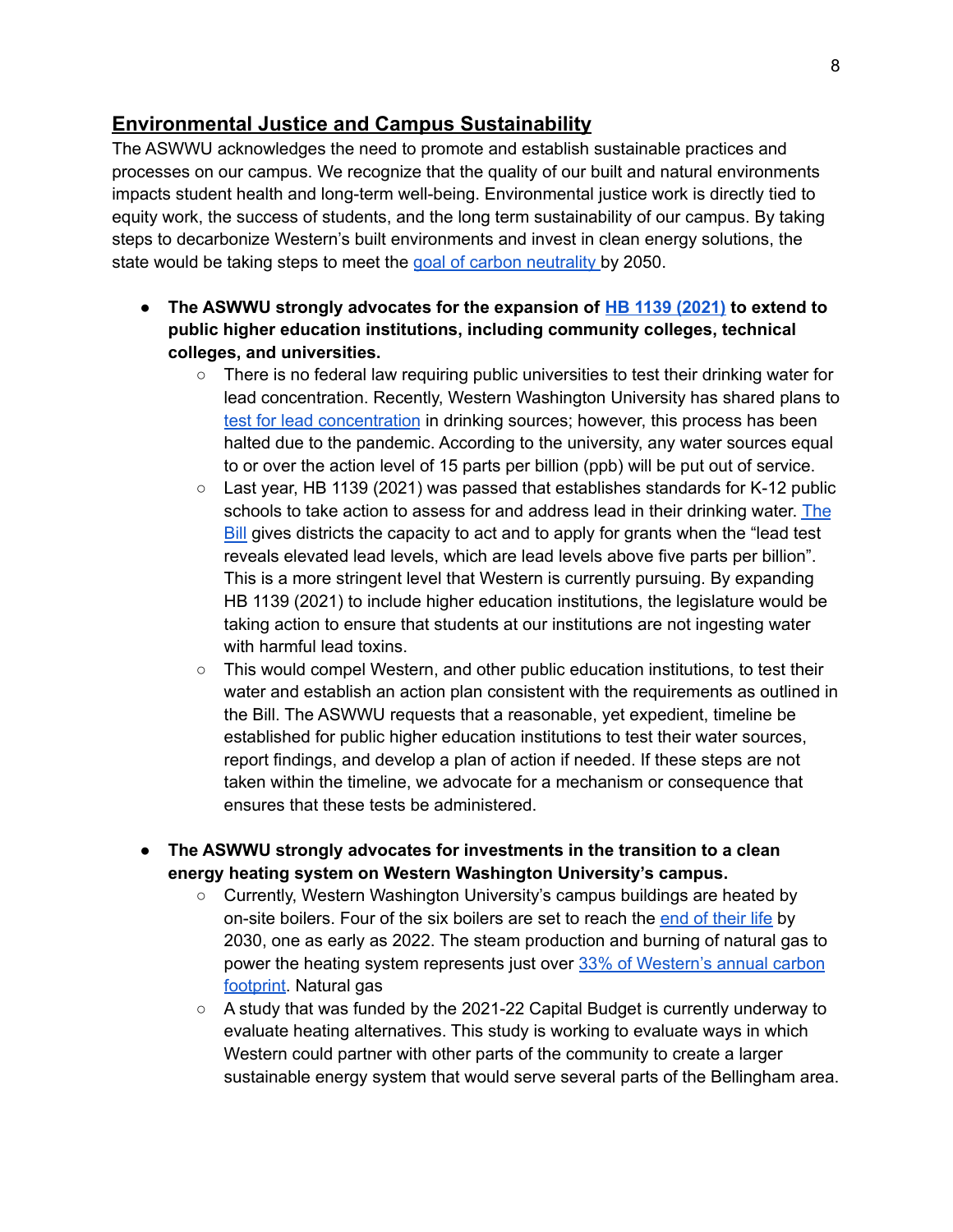We ask that the legislature use the results of this study and support a clean energy heating project for Western in 2022-23.

- The ASWWU supports the transition to a clean energy heating system to ensure that our campus is operating in a manner that promotes a healthy environment. We want Western Washington University to serve as a model for clean energy within Bellingham, Whatcom County, and Washington state.
- **● The ASWWU strongly advocates for investments in sustainable farming practices to incentivize farmers and agriculturists to establish local food partnerships with public schools.**
	- Western students have expressed an interest in transitioning to a [self-operated](https://asvuwwu.blob.core.windows.net/media/up/2019/04/02112019-document-2-shred-the-contract-students-for-a-self-operated-dining-system-cse.pdf) dining [system](https://asvuwwu.blob.core.windows.net/media/up/2019/04/02112019-document-2-shred-the-contract-students-for-a-self-operated-dining-system-cse.pdf). Currently, Western contracts with Aramark, a for-profit company with ties to correctional facilities across the country. The self-operated dining system would be "run entirely by the university, rather than with a third party corporation". This transition would help Western become a "school that champions food justice and supports student voices".
	- Western students, and students throughout the state, deserve access to affordable, healthy food options; however, many continue to experience [food](https://www.doh.wa.gov/Portals/1/Documents/Pubs/160-015-MCHDataRptFoodInsecHunger.pdf) [insecurity](https://www.doh.wa.gov/Portals/1/Documents/Pubs/160-015-MCHDataRptFoodInsecHunger.pdf). Local and regional farmers in Washington state grow and farm many healthy produce options. If public schools and Washington state farmers developed and expanded partnerships, campus dining facilities would be able to offer food that is fresher and healthier. These [partnerships](https://thewholeu.uw.edu/2016/04/29/the-benefits-of-eating-locally-grown-foods/) would also reduce the carbon output, as foods wouldn't have to be transported as far. This would also help strengthen local economies.
	- The ASWWU requests that the legislature support investments in these sustainable partnerships by offering incentives to farmers who engage in these partnerships. This would increase student access to healthy food options, support Washington's farmers, and strengthen local Washington's economies.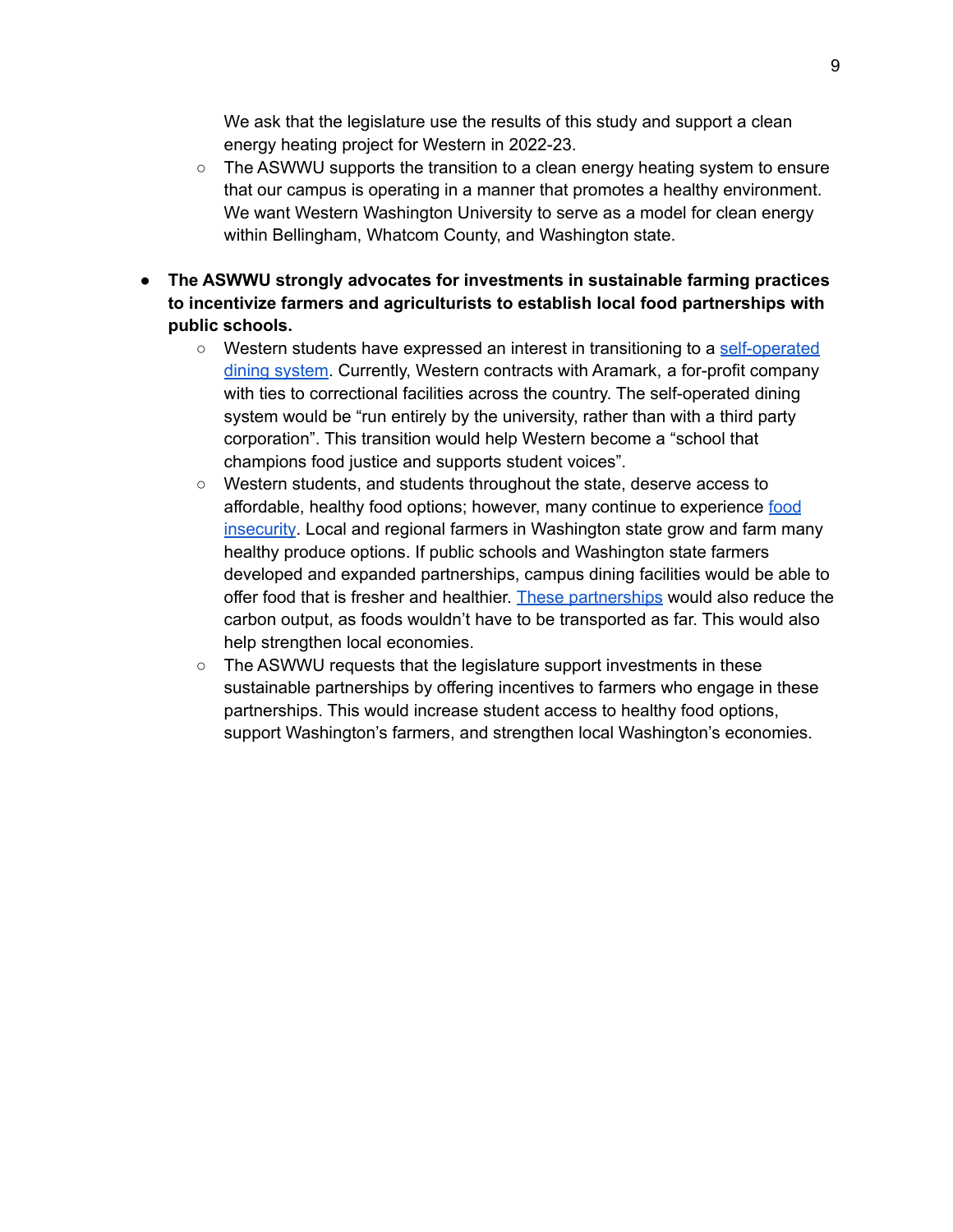### **Behavioral Health and Student Wellness**

Behavioral health services at Western, and other Washington public universities, lack the funding and resources to support the needs of all students. Limited behavioral health resources prevent students from accessing and securing the support they need. Limited services have led to increased rates of anxiety, depression, and suicide amongst students. The ASWWU commits to working to secure increased funding for behavioral health services. This will help ensure that students are healthier and better equipped to focus on their education and future.

- **● The ASWWU strongly advocates for the establishment of secondary emergency response services on university campuses, consistent with the new 988 number.**
	- Washington's HB 1477 [\(2021\)](https://app.leg.wa.gov/billsummary?BillNumber=1477&Year=2021&Initiative=false) takes great measures to ensure that residents in the state are connected to the appropriate resources in the event of an emergency. HB 1477 (2021) established the Crisis Response [Improvement](https://lawfilesext.leg.wa.gov/biennium/2021-22/Pdf/Bills/House%20Passed%20Legislature/1477-S2.PL.pdf?q=20211110213850) Strategy [Committee](https://lawfilesext.leg.wa.gov/biennium/2021-22/Pdf/Bills/House%20Passed%20Legislature/1477-S2.PL.pdf?q=20211110213850) which will oversee the implementation of the 988 [number](https://www.king5.com/article/news/health/washington-launching-988-hotline-for-mental-health-emergencies/281-5e21447e-e780-4b28-8223-3639100a10f4) as a part of the nationwide system. This number is set to launch mid-2022 and will help connect individuals with the appropriate responders, whether police, behavioral health providers, or other services. The strategy committee includes one member representing "a university-based suicide prevention center of excellence". Consistent with the goals of this committee, the ASWWU recognizes the need for expanded emergency mental-health support for students on and off university campuses.
	- The ASWWU asks that the Legislature support secondary-emergency crisis response programs on university campuses. Currently, campus police are not equipped to address behavioral health crises. In order to ensure that students have access to emergency behavioral health supports, we ask that the legislature support funding for staffed emergency behavioral health responders and increased behavioral health partnerships.
- **● The ASWWU strongly advocates for the integration of equity as a foundational element of the curriculum in Washington state's behavioral health training programs and credentials.**
	- $\circ$  Last year, the Legislature passed SB 5228 [\(2021\)](https://app.leg.wa.gov/billsummary?BillNumber=5228&Year=2021&Initiative=false) which seeks to address disproportionate health outcomes by integrating equity into medical training programs in the state. Similarly, it is important that students pursuing credentials and degrees in behavioral health services are equipped with the knowledge and background necessary to understand issues of equity as it they relate to behavioral health needs. BIPOC individuals have often **lacked [access](https://www.jcmh.org/mental-illness-doesnt-discriminate-so-why-do-bipoc-communities-have-difficulty-accessing-care/)** to quality behavioral health services and resources. Additionally, LGBTQ+ individuals face [disparities](https://www.mhanational.org/issues/lgbtq-communities-and-mental-health) in access to behavioral health resources that can be traced to societal stigmas and larger patterns of discrimination.
	- $\circ$  The ASWWU supports the establishment of an equity requirement as a part of all curriculum for students pursuing a credential or degree in behavioral health services. This will help to create a workforce that is better equipped to serve individuals who have historicaly been underserved in this realm.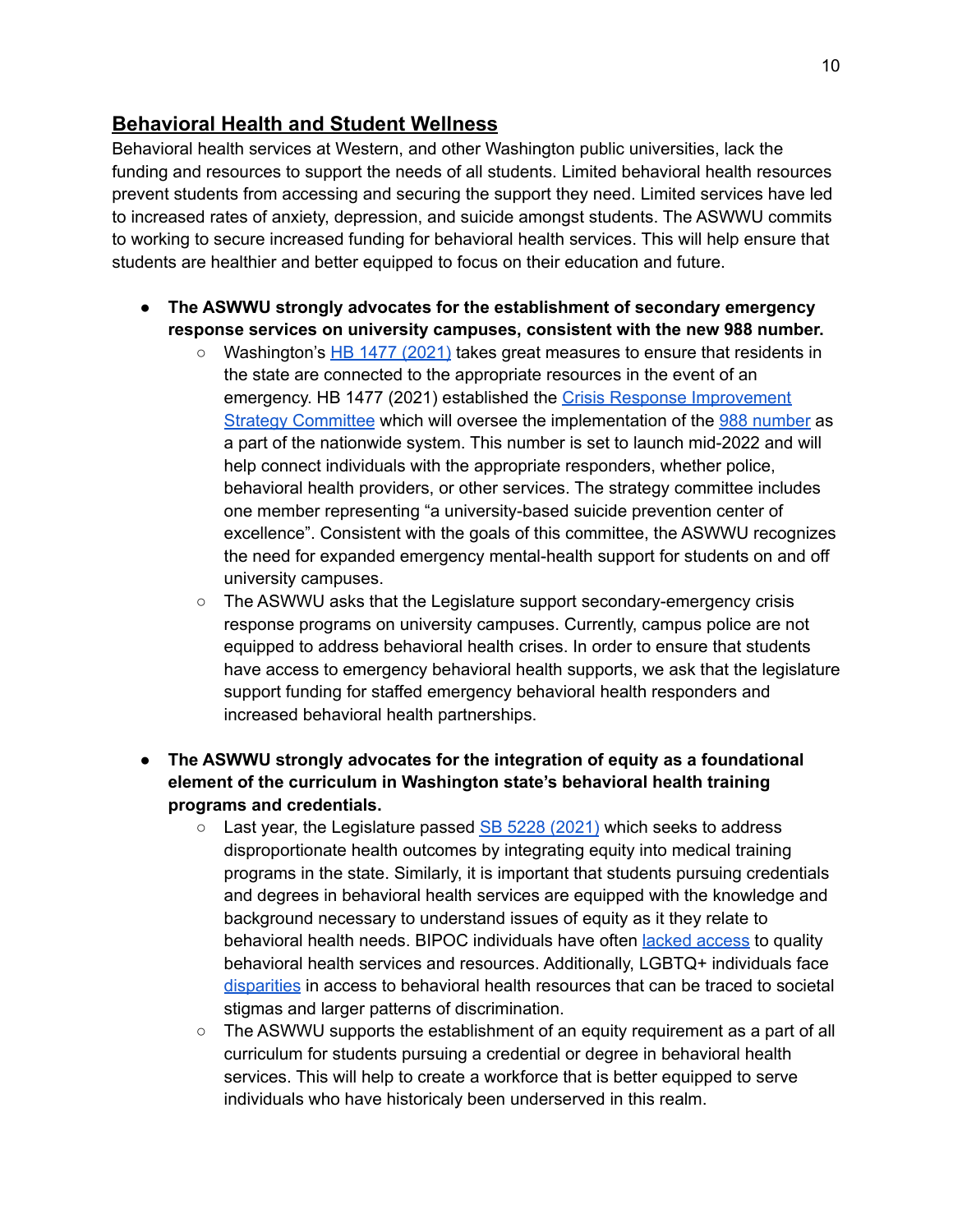## **Supporting Survivors of Sexual Assault and Domestic Violence and Title IX Compliance**

All students deserve a safe educational experience free of harassment and assault; however, many individuals, including women and [LGBTQ+](https://avp.org/wp-content/uploads/2017/04/ncavp_trans_ipvtoolkit.pdf) students, experience disproportionate rates of sexual harassment and violence on college campuses. The ASWWU seeks to increase access to specialists that are well-equipped to handle sexual assault cases in a sensitive and trauma-informed manner. We recognize the need for stronger accountability on our campus against perpetrators of assault and harassment. More broadly, we also seek to increase awareness of [Title](https://www.knowyourix.org/) IX policies and procedures, mandatory reporting, and resources on our campus. Clearer paths to reporting, increased understanding of on-campus resources, and stronger accountability measures is instrumental in working to address the threat of sexual assault at Western and at other campuses in Washington.

- **● The ASWWU strongly advocates the Washington State Legislature to pass the WWU, CWU, EWU, and Evergreen \$5.2 million joint operating budget request.**
	- Out of Western Washington University's \$2.1 million portion, the *Retention and Academic Success* portion includes a request for funding for sexual violence survivor support services
	- Investments in these programs are instrumental in ensuring that students have access to necessary services and resources on campus
- **● The ASWWU strongly advocates for expanded, trauma-informed support services for students experiencing interpersonal violence and sexual assault.**
	- Students deserve access to trauma-informed handling of sexual assault and IPV cases; however, reporting processes are often difficult and traumatic for students. Currently, resources are often difficult to access, and reporting processes force students to recount traumatic experiences
	- We ask for the establishment of more in-depth, trauma-informed training for all staff working in all offices that handle SA and IPV cases.
	- We also ask that all faculty, staff, and student employees undergo yearly trainings to remind and revisit their roles and responsibilities as [mandatory](https://crtc.wwu.edu/process/reporting) reporters. This would help ensure that more groups and individuals on campus are aware of the resources and services the campus has to offer while, also, ensuring that student employees are aware of their responsibility to report if needed.
- **The ASWWU strongly advocates for the establishment of strict accountability measures for all higher education faculty and staff.**
	- Colleges and universities throughout Washington state have been under scrutiny for their handling of sexual assault and harassment cases as it relates to faculty and staff. At Western Washington [University](https://housing.wwu.edu/life-on-campus/community-standards/sexual-misconduct), "it is the policy of the University to provide an environment in which students, staff, and faculty can work, live and study free from sex discrimination, which includes sexual misconduct"; however staff members who have been found guilty of sexual harassment and misconduct continue to hold positions at the university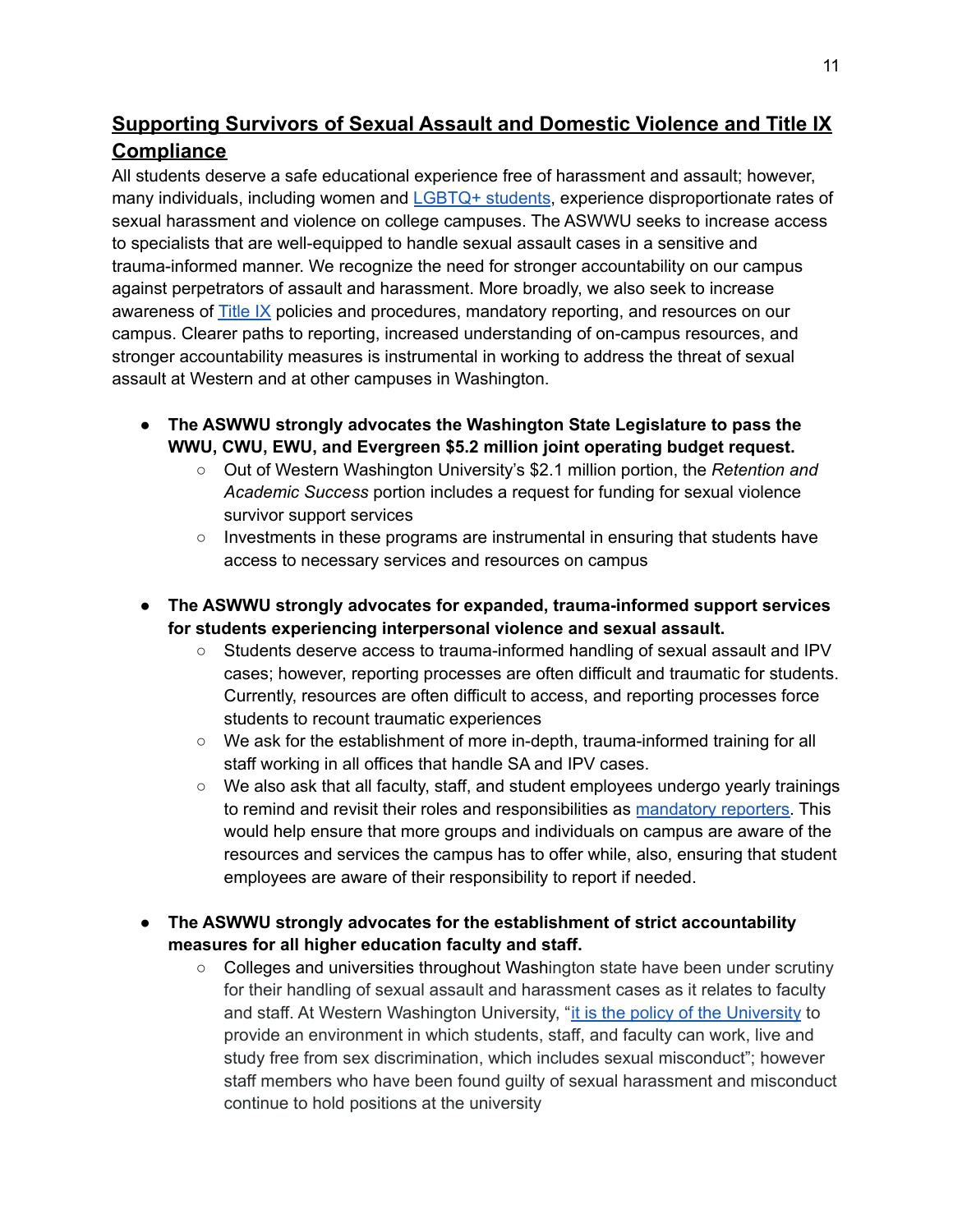○ The ASWWU asks that the legislature establish and mandate stronger disciplinary actions for all college/university faculty and staff that are found guilty of sexual harassment and misconduct. This is necessary to help ensure that students are able to study in an environment that is free from sexual discrimination from faculty and staff.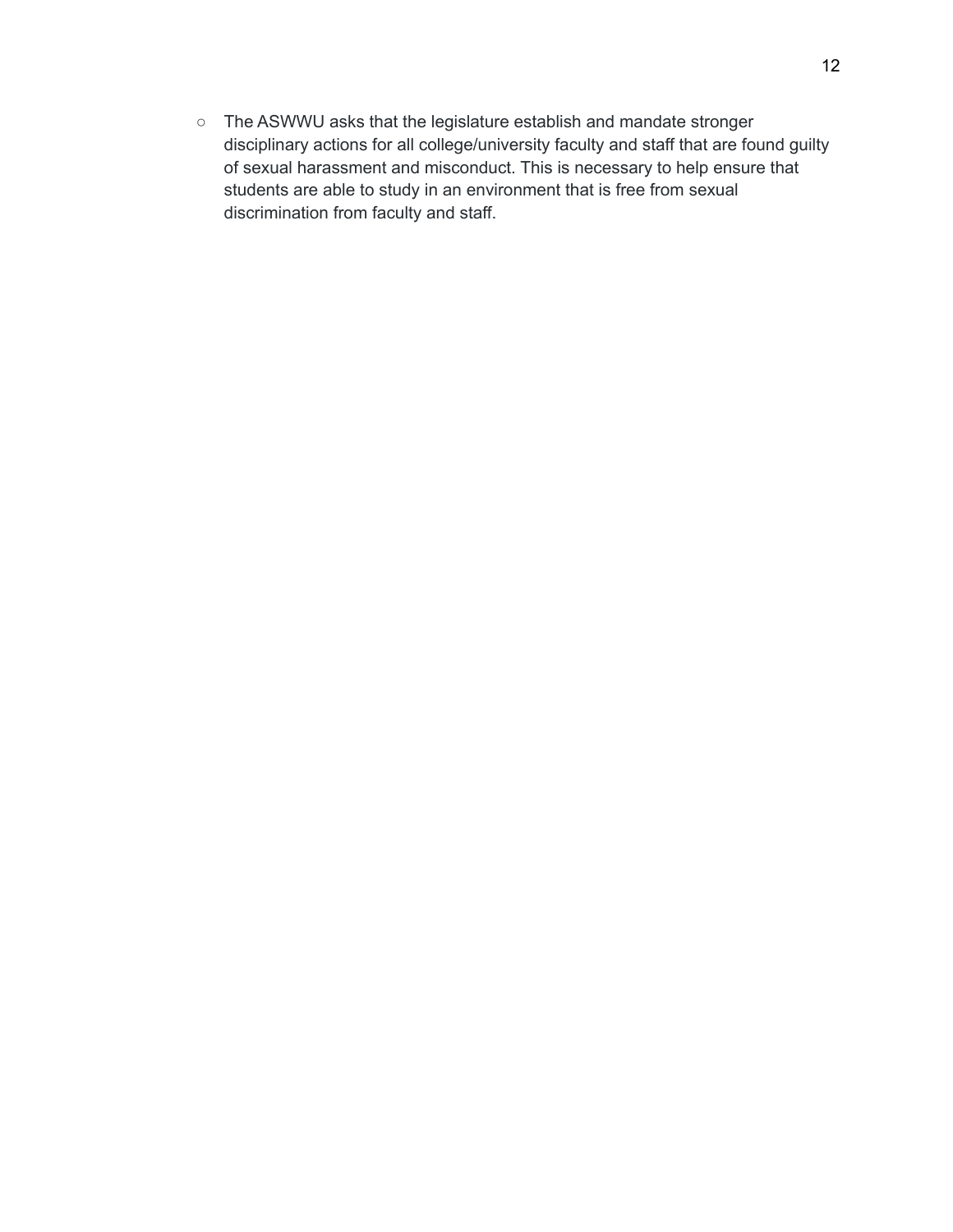#### **Establishing a Statewide Student Association**

Student-led representation and advocacy on the campus, community, and state levels is incredibly valuable, and the ASWWU seeks to continually bolster student power. Administrators at Western, and at other institutions, have created complex fee approval systems and processes that stand in the way of student fee autonomy and collective organizing. Therefore, we seek to establish a structure that will ensure student autonomy in fee usage, bolster advocacy efforts, and enable greater political action. This will help secure stronger, more robust, student-led legislative advocacy at Western and our fellow Washington state public higher education institutions.

- **The ASWWU strongly advocates for the passage of SB.. and HB… that would establish a Statewide Student Association to strengthen student advocacy and promote fee autonomy.**
	- The Statewide Student Association would grant the [Washington](https://wsac.wa.gov/) Student [Achievement](https://wsac.wa.gov/) Council the authority to levy fees apart from complex university fee structures. WSAC would be empowered to charge membership fees directly to students to fund the association.
	- Establishing a Statewide Student Association will:
		- Strengthen university student advocacy, including undergraduate and graduate students, as well as community and technical college students. Currently, community and technical college students have no direct route to engage in student-led advocacy. Additionally, the ASWWU wants to increase and strengthen student organizing amongst undergraduate and graduate students.
		- Ensure that fees levied to students are transparent. Many students at Western don't know where their Legislative Action Fee is spent and the role it plays in student advocacy efforts. This model, instead, would create a funding mechanism where the fee is levied directly to students on an opt-out basis. By avoiding complex Services and Activities Fees, students would have a stronger understanding of where their money is going.
		- Boost statewide involvement apart from institutional capacity. Funding constraints, institutional administration, and a lack of awareness of the value of student organizing have made it difficult for certain colleges to pay membership dues to organizing bodies, like the [Washington](https://www.wastudents.org/) Student [Association](https://www.wastudents.org/). The Statewide Student Association would allow students to organize and pay into the Association regardless of campus constraints.
	- The ASWWU anticipates that this will bolster student engagement and awareness of the Washington Student Achievement Council, the Washington Student Association, and other routes to student advocacy. It would increase funding for student advocacy across the state, allowing for students to have a larger presence in the policy-making process.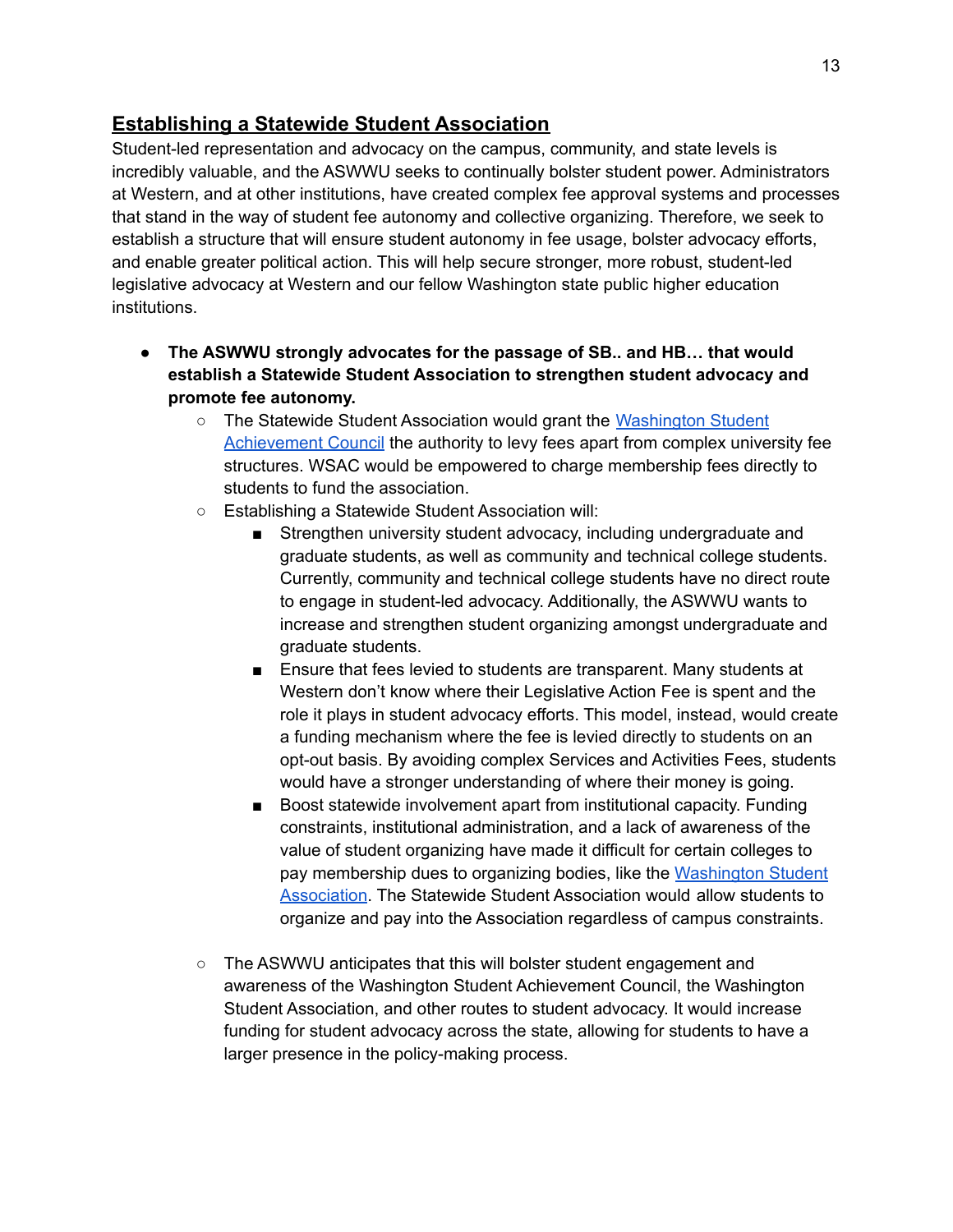### **Civic Engagement and Voting Rights**

The ASWWU recognizes the value of student engagement in the civic and political processes in our communities, state, and beyond. Providing and maintaining clear paths to engagement with local and state officials have never been more important for students. Therefore, we seek to establish and expand paths to civic engagement, while also expanding voting rights and processes. Accessibility to our leaders helps ensure that students' voices are heard, and this is instrumental when discussing student-centered policy issues. The ASWWU also acknowledges that expanding voting rights and improving electoral processes will help ensure that student voices, and other historically marginalized groups, are well represented in our communities and state.

- **● The ASWWU strongly advocates for the establishment and expansion of ranked-choice voting systems throughout the state.**
	- HB 1156 [\(2021\)](https://app.leg.wa.gov/billsummary?BillNumber=1156&Year=2021&Initiative=false) sought to expand and increase the capacity for ranked-choice voting in Washington State. [This](https://lawfilesext.leg.wa.gov/biennium/2021-22/Pdf/Bill%20Reports/House/1156%20HBR%20APP%2021.pdf?q=20210301115603) Bill aimed to increase representation and voter participation in local elections. Ranked-choice voting allows individuals to select and rank candidates that align with their values and preferences. Ranked-choice voting is associated with increased voter turnout, as each individual is able to make more informed, thoughtful choices when they vote.
	- Ranked-choice voting is associated with a decrease in [campaign](https://fairvotewa.org/wp-content/uploads/2020/07/CivicBenefitsRCV.pdf) costs. From an equity perspective, this will allow a more wide array of individuals to run for elected office regardless of socioeconomic status or other potential barriers. This makes running a campaign more financially feasible and accessible for a broader range of individuals.
	- Additionally, ranked-choice voting promotes [issue-centered](https://fairvotewa.org/wp-content/uploads/2020/07/CivicBenefitsRCV.pdf) campaigns and incentivizes candidates to discuss key topics and policies. This civility leads to more productive campaigns. This also provides voters with a stronger understanding of each candidates' positions and priorities.
- **● The ASWWU strongly advocates for the reintroduction of HB 1453 [\(2021\)](https://app.leg.wa.gov/billsummary?BillNumber=1453&Year=2021&Initiative=false) to establish reasonable guidelines and requirements for candidate statements within official Washington State Voter Pamphlets.**
	- Empowering and motivating student voters is a central goal of the ASWWU. In order to boost voter turnout statewide, it is important that accurate and transparent information is made available to all voters. Voter education is key to increasing turnout, and the ASWWU believes that the legislature can take reasonable steps to help ensure that certain voter education materials are transparent and accurate.
	- $\circ$  This bill would prohibit the inclusion of graphs, charts, pictographs, cartoons, or caricatures in candidate profile statements. Additionally, this would limit candidate statements to "plans and goals for the future" and "direction on where to find more information about the candidate". This would seek to prevent candidates from "asking for contributions", making "commercial solicitations", and making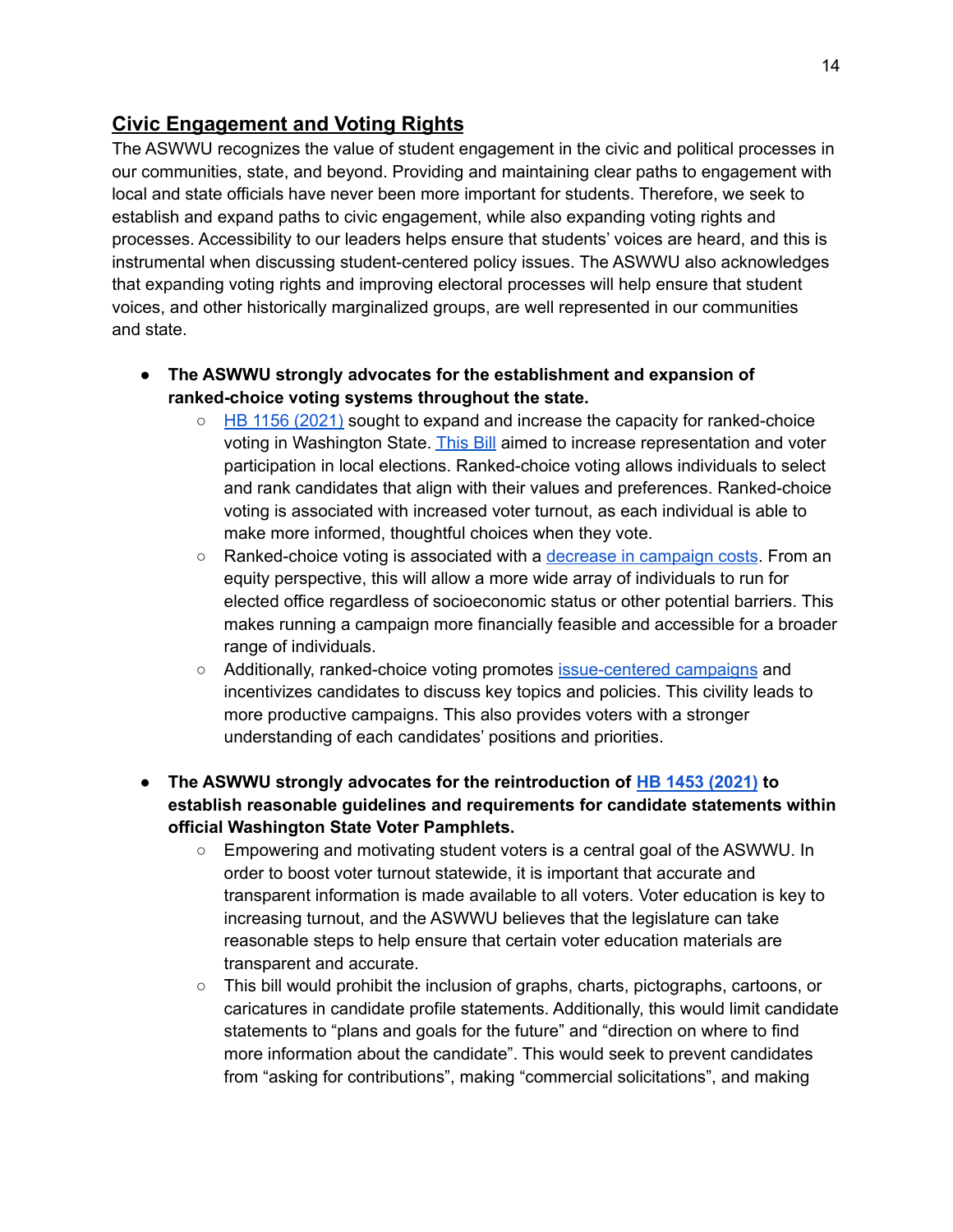"obscene or otherwise inappropriate comments" in the state-distributed voter pamphlets.

○ The ASWWU recognizes that candidates would have the ability to make any comments, announcements, or claims via other routes of communication; however, in the interest of accuracy and voter education, the legislature should take steps to limit the scope of Voter Pamphlets to the candidates' goals and objectives.